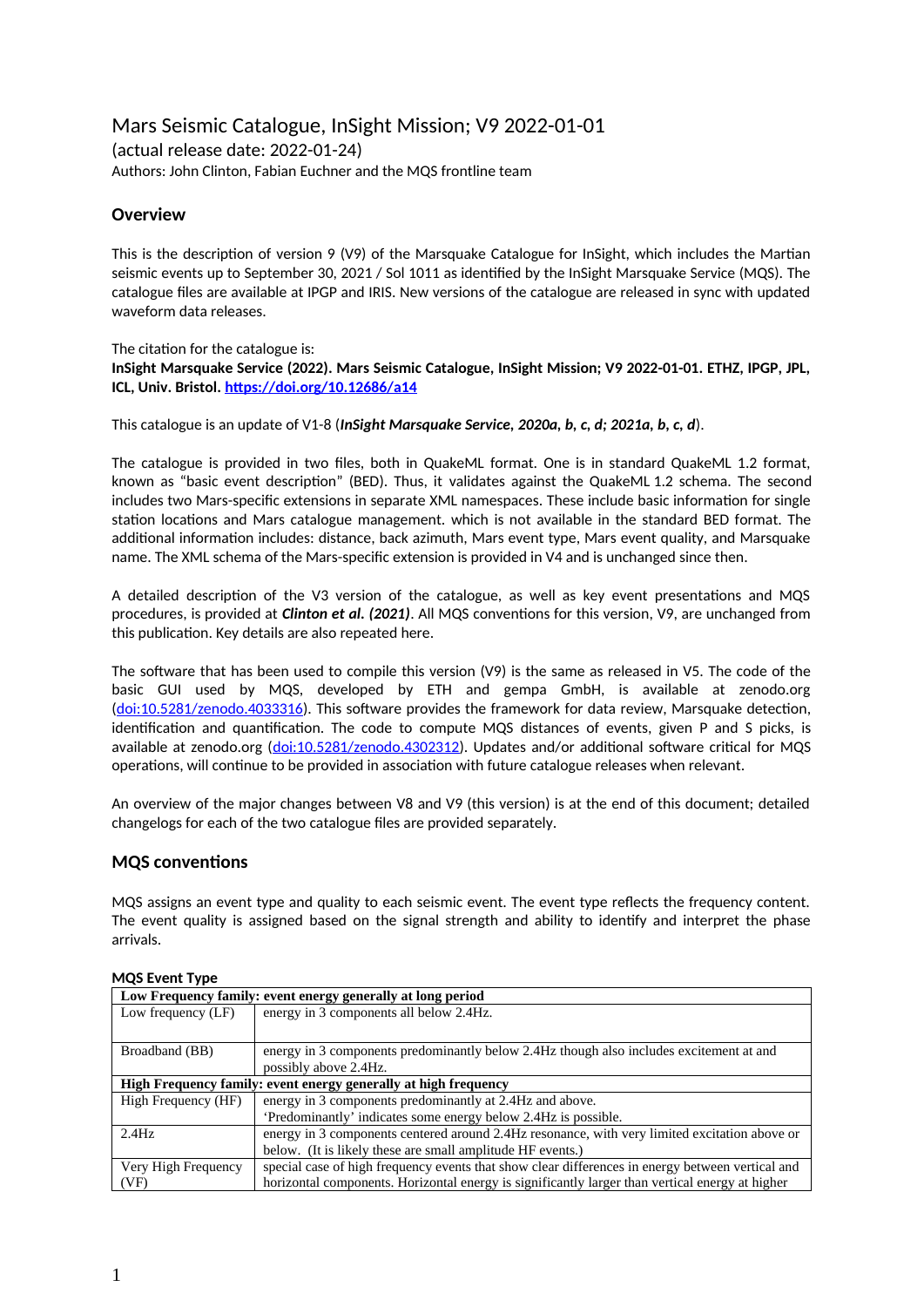|                      | trequencies.                                                                                  |
|----------------------|-----------------------------------------------------------------------------------------------|
| <b>Other Signals</b> |                                                                                               |
| Super High           | very short duration high frequency events that do not include energy at 2.4Hz or below.       |
| Frequency (SF)       | Typically between 5-10Hz, and horizontal energy is significantly larger than vertical energy. |

#### **MQS Event Quality**

| Label | <b>Quality summary</b> | <b>Key features</b>                                                                                                                                                                                                                                                                                                                                                                                                                                                              |  |  |  |  |
|-------|------------------------|----------------------------------------------------------------------------------------------------------------------------------------------------------------------------------------------------------------------------------------------------------------------------------------------------------------------------------------------------------------------------------------------------------------------------------------------------------------------------------|--|--|--|--|
| A     | High                   | Multiple clear and identifiable phases / clear polarisation (implies possibility both<br>distance and back azimuth are determined, and hence location)                                                                                                                                                                                                                                                                                                                           |  |  |  |  |
| B     | Medium                 | Multiple clear and identifiable phases but no polarisation (implies possibility of distance<br>but no location) OR polarisation, but not enough clear phase picks for a distance<br>estimate                                                                                                                                                                                                                                                                                     |  |  |  |  |
| C     | Low                    | Signal is clearly observed but phase picking is challenging:<br>(HF/2.4Hz/VF) Pg and Sg pickable, but speculative OR large uncertainty OR low<br><b>SNR</b><br>(LF/BB) no clear phases can be identified OR only a single phase is clearly<br>٠<br>identifiable OR multiple phases are identifiable, but no clear picks can be attributed<br>to P and S phases<br>(SF) peak signal amplitude of data with $7 - 9$ Hz BP filter above $2x10^{-9}$ m/s<br>$\overline{\phantom{a}}$ |  |  |  |  |
| D     | Suspicious             | Signal only weakly observed OR<br>Signal may not be attributable to a seismic event OR<br>(HF/2.4/VF) impossible to pick both Pg and Sg OR<br>$\overline{\phantom{a}}$<br>(SF) peak signal amplitude of data with 7-9Hz filter is below $2x10^{-9}$ m/s                                                                                                                                                                                                                          |  |  |  |  |

### **MQS Event Names**

Events belonging to the Low and High Frequency families are labelled following the convention S[xxxx][z]; where [xxxx] indicates the InSight mission sol the event begins on (starting from sol 0, the sol InSight landed on Mars), and [z] is a letter that ensures unique names if multiple events occur on a single Sol.

SF events are assigned the prefix letter T instead of S in order to clearly separate them from other events:  $T[xxxx][z]$ .

### **MQS Phase Picks**

Onset Phase Picks: When possible, MQS selects the first arrival times for distinct energy packets. Pick time uncertainties are on the order of seconds, if made on the waveform in the time domain; and on the order of 10's of seconds, if these are based on a distinct new signal visible on a spectrogram. Typically, only 1 or 2 energy packets are identified, if any, and are labelled P and S for LF/BB event types, and Pg and Sg for HF, VF and 2.4Hz event types. In rare cases, when arrivals at low frequency cannot be clearly attributed to P or S, they are labelled x1, x2, x3…; and for arrivals made at high frequency (2.4Hz or higher) which cannot be clearly attributed to Pg or Sg, they are labelled y1, y2, y3. This is specifically the case for BB events that show a high frequency arrival independent of P and S.

SF events do not have phase assignments.

For each event, MQS also includes 'picks' for event start and end and start and end of noise windows with similar noise as observed during the event. Since there are often numerous glitches occurring within the event time window, we also include 'clean', glitch-free P and S coda windows when possible. Depending on the event type, the time at which peak amplitudes occur with bandpassed signals are also indicated. MQS is tracking all significant glitches within the event start and end window, but these are currently not provided in the catalogue.

Pick uncertainties are assigned for P/PP/S/SS/Pg/Sg/x?/y? but not for any other pick type.

### **Distances, Back Azimuth and Location**

*BB/LF events:* If multiple picks are assigned as P and S phases, a distance is estimated using Martian velocity models as described in **Stähler et al (2021a)**. The back-azimuth can be estimated using the first phase arrival, assumed to be P, if polarization is present. A single station location estimate can be made by combining the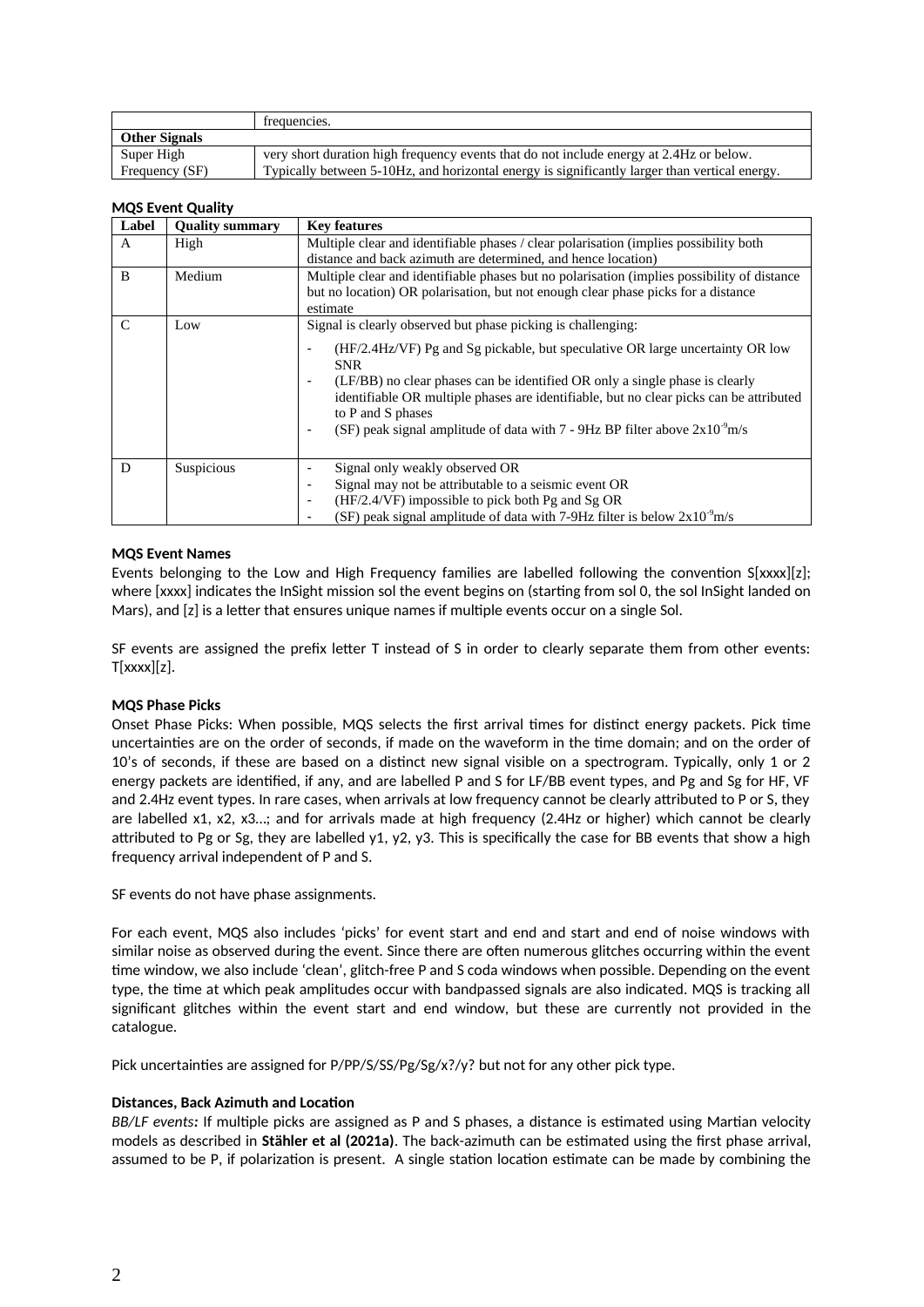distance and back-azimuths. This approach is based on *Böse et al. (2016)*, and outlined in *Clinton et al. (2021).* Distance / back-azimuth / location uncertainties are included in the catalogue.

*HF, VF and 2.4Hz events*: If multiple picks are assigned as Pg and Sg phases a preliminary distance estimate is made using a simple crustal velocity model with Vp=4 km/s, Vp/Vs=1.73. There are no back-azimuth estimates for any of these events. Location uncertainty is provided as +/-(0.75xDistance) (*van Driel et al., 2021*).

*SF events*: there are currently no distance or back-azimuth estimates for these events (*Dahmen et al., 2020*).

*Only a handful of events in the catalogue include a computed latitude/longitude location. A location is required for a valid QuakeML origin, so by default all other events are assigned the location of the lander, at lat=4.5024, lon=135.6234.*

### **Depth**

Depths are not included in the V9 catalogue (unchanged from previous catalogues).

### **Magnitude**

Catalogue version V9 uses magnitude relations first introduced in V7, as described in *Böse et al. (2021)*, replacing magnitudes in previous catalogues that were based on a pre-landing study. All events that have catalogue distances are assigned a  $M_W^{Ma}$ . Magnitude scales using P and S ( $m_b^{Ma}$  and  $m_{bS}^{Ma}$ ) body phase amplitudes, 2.4Hz resonance amplitudes ( $M^{Ma}_{2.4\,Hz}$ ), and spectral fitting ( $M^{Ma}_{Wspec}$ ) are included, when possible. Magnitude uncertainties are included.

For the Low Frequency family BB and LF events that have both multiple origins based on S-P and 'aligned' (see below) distance estimates, magnitudes are provided for each distance estimate.

## **Alternative Event Information**

Other groups within the InSight Science team are contributing pick and location information that are being included in the MQS catalogue. These include:

### **Alignments: Phase Picks, Locations, Origin Times**

*Giardini et al. (2020)* introduce a procedure that provides aligned epicentral distances for good quality LF/BB events that is based on similarity of waveform envelopes. Metadata includes not just the epicentral distance but also an associated origin time as well as aligned P and S pick times. Information from this alignment procedure has been provided in the catalogue since V3. Since V7 these have been updated to include the new LF/BB events and adopting a new background velocity model from *Stähler et al. (2021a).* Aligned distances have a methodID attribute of *smi:insight.mqs/algorithms/distance/aligned* in their corresponding DistanceComputation element, whereas S-P distances have a methodID attribute of *smi:insight.mqs/algorithms/distance/S-P\_phases*.

New in V9 - aligned distances are no longer given as the preferred distance if a pick-based distance is available.

### **Secondary Phase Picks**

Various groups within the InSight Science teams but independent of MQS have proposed secondary body phase and core phase picks (*Stähler et al., 2021a; Khan et al., 2021*). Since different approaches are required, these also include different P and S picks. These have been added to the V7 catalogue as additional pick elements and are unchanged in V9. These picks are not associated to an origin through a corresponding arrival element.

### **Moment Tensors**

Since V7 moment tensor solutions as described in Brinkman et al. (2021) have been included. These are unchanged in V9. The moment tensor information is contained in focal mechanism XML elements.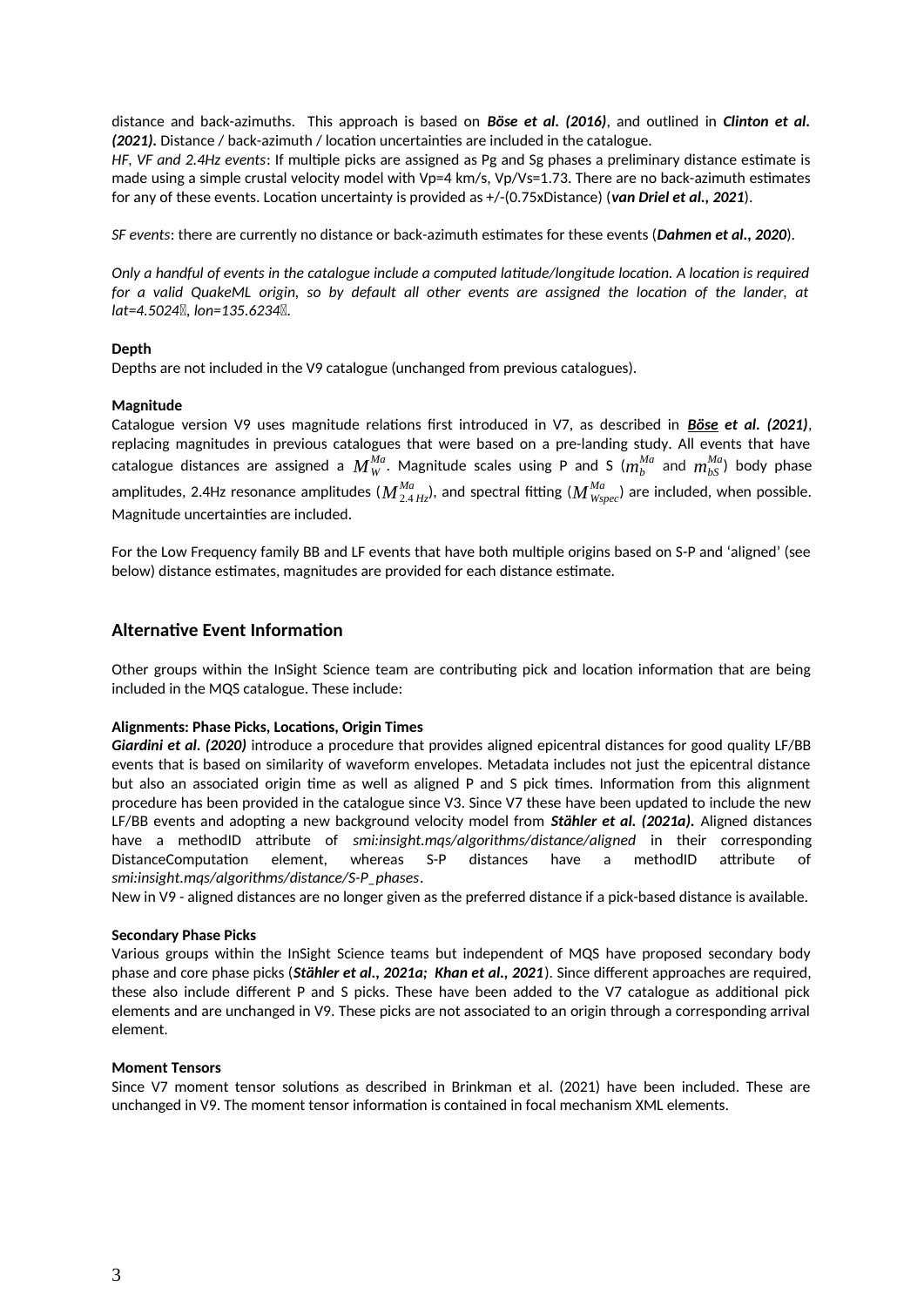# **V9 Catalogue Overview**

| . .       |            |         |             |              |            |
|-----------|------------|---------|-------------|--------------|------------|
|           | Total      | А       | B           |              |            |
| Total     | 951 (+280) | $6(+1)$ | $133 (+21)$ | $358 (+103)$ | 454 (+155) |
| LF        | $44 (+2)$  | $4(+1)$ | $9(+1)$     | $17 (+1)$    | $14(-1)$   |
| <b>BB</b> | $25 (+6)$  |         | $6(+1)$     | $14 (+4)$    | $3 (+1)$   |
| HF        | $95 (+32)$ |         | $51 (+13)$  | $37 (+18)$   | $7(+1)$    |
| $2.4$ Hz  | 731 (+230) |         | $46 (+2)$   | $263 (+75)$  | 422 (+153) |
| VF        | $56 (+10)$ |         | $21 (+4)$   | $27 (+5)$    | $8 (+1)$   |

#### **Marsquake type events (Number in brackets is the increase since V8)**

#### **Super high frequency events**

|                       | Total      |  |                                                 |                 |
|-----------------------|------------|--|-------------------------------------------------|-----------------|
| $\sim$ $-$<br>--<br>◡ | 1062<br>∸∽ |  | $\sim$<br>n r<br>∠∪<br>$\overline{\phantom{a}}$ | $\Omega$<br>◡∸◡ |

# **Overview of Major Changes from V8 to V9**

- For LF family events with distances based on phase arrivals, all distances have been revised to use the suite of velocity models from **Stähler et al (2021b)**, instead of pre-landing velocity models. The velocity models can be accessed at https://doi.org/10.18715/IPGP.2021.kpmqrnz8.
- All LF family events were reviewed and in few cases, picks, distances, backazimuth and location quality have been revised.
- For LF family events with both pick based and aligned distances, the preferred distance is changed from aligned to pick-based.
- LF family alignments have been revised.
- Picks that are made at high frequencies, at 2.4Hz or higher, where phase types Pg and Sg cannot be readily assigned are no longer labelled x1,x2… but y1,y2…
- For BB events, if there are picks at high frequency that were previously assigned Pg or Sg, these are replaced by y1,y2,…